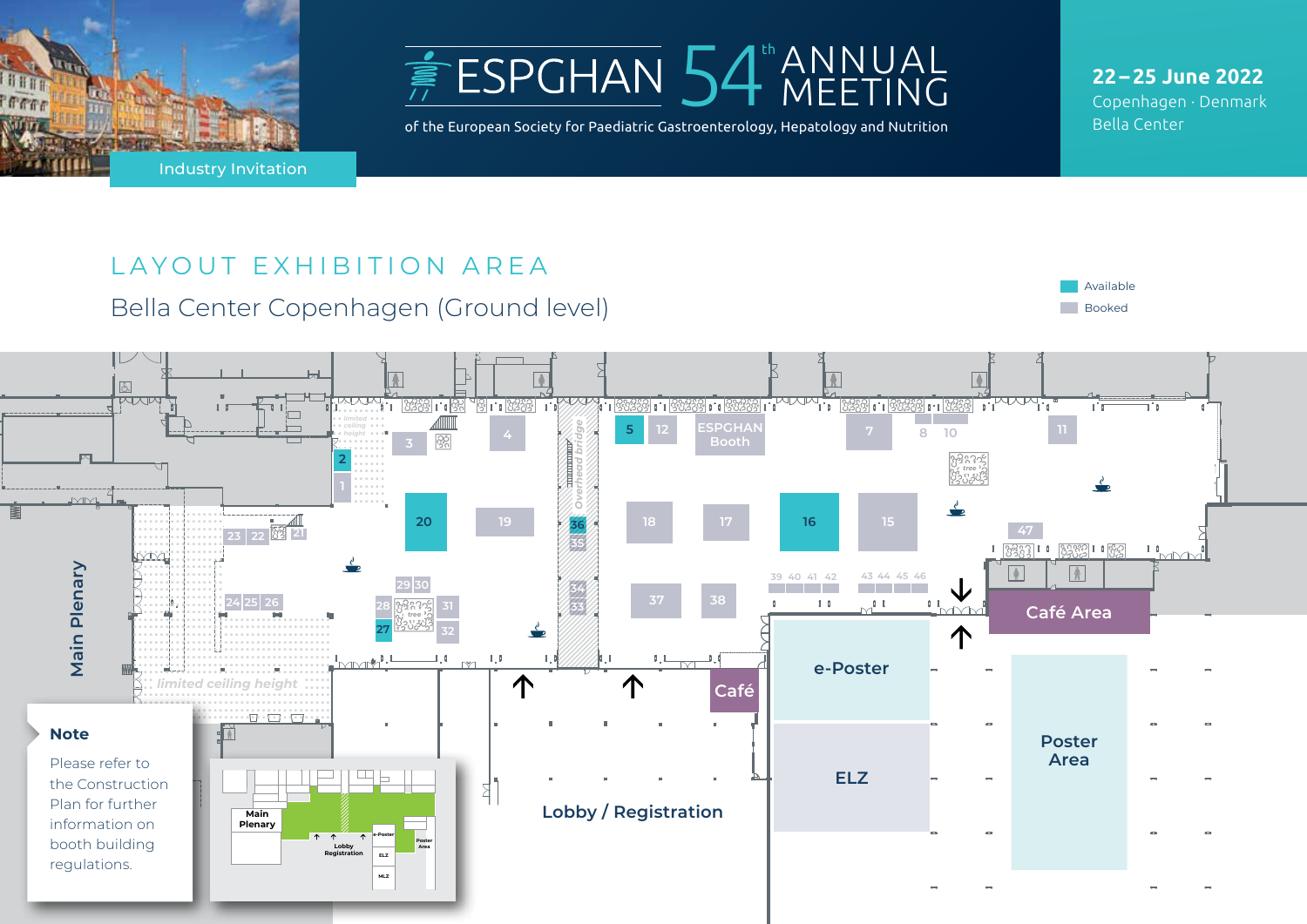



of the European Society for Paediatric Gastroenterology, Hepatology and Nutrition

**22 – 25 June 2022** Copenhagen · Denmark Bella Center

# CONSTRUCTION PLAN

Bella Center Copenhagen (Ground level)



### Red line = wall possible

as of 18 March 2022; floor plan may be subject to change

#### **CONSTRUCTION REGULATIONS**

#### **Booth Construction**

For all booths marked with \* a construction with 3 open sides is required. Walls can be built along those sides which are marked by red lines on the construction plan. Please note that walls can only be built on these respective sides. No other walls are allowed and all booth plans must be approved by the organisers by email at espghan-sponsoring@eurokongress.de prior to the event (exhibit plan submission deadline 13 April 2022).

#### **Double-Decker Stands (2 level stands)**

Double-decker stands are not allowed at the 54th Annual Meeting.

### **Height**

See Dimensions page for maximum booth construction hight.